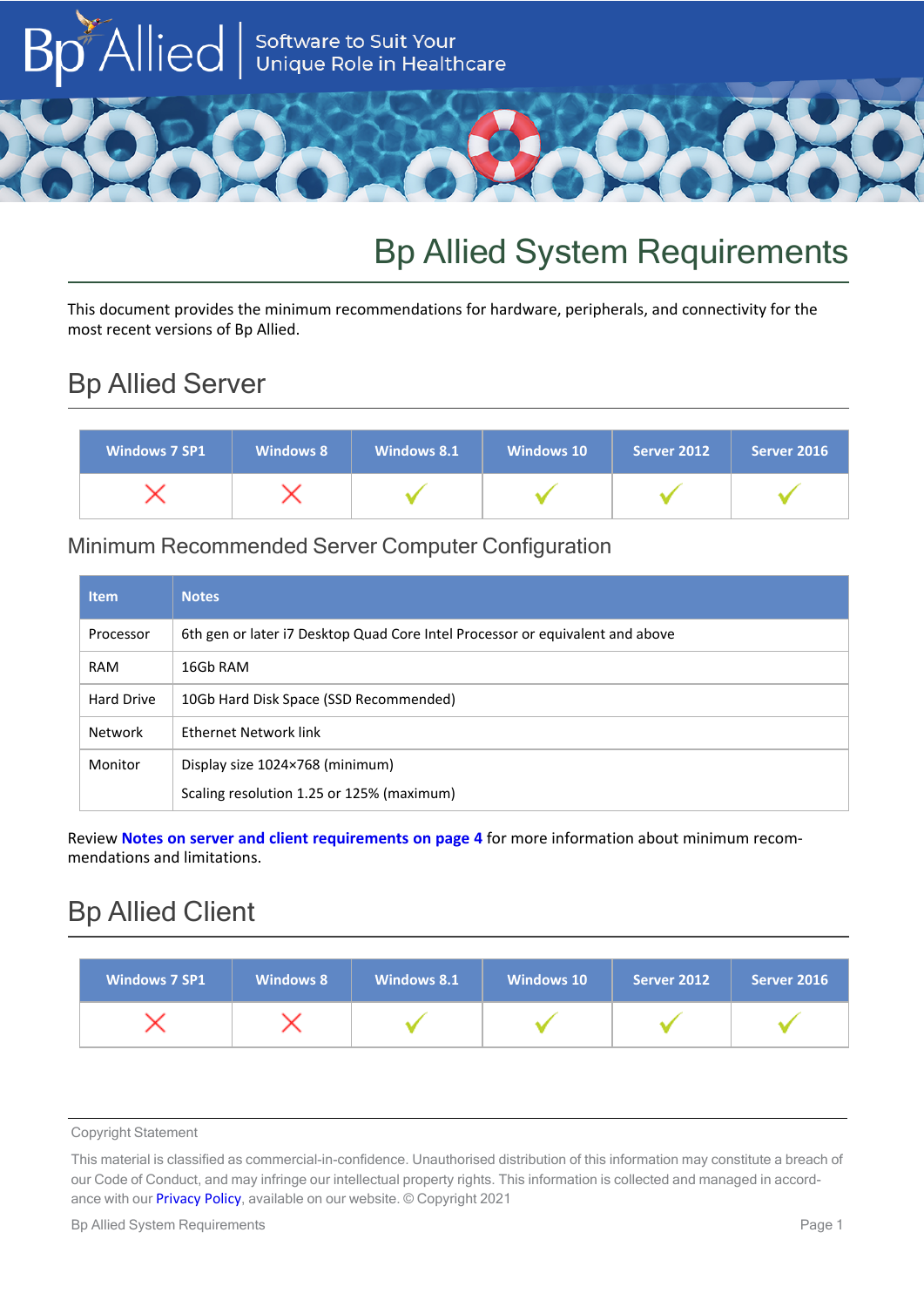#### Mobile devices

Bp Allied clients are not supported to run on a Tablet or iPad, including the Microsoft Surface RT. Bp Allied is supported for Microsoft Surface Pro, assuming the Surface Pro device complies with the requirements below.

Bp Allied Live Fully Hosted connections are not supported to run on any of these mobile devices, including Microsoft Surface Pro. Live Fully Hosted is supported to run on a laptop. However, consider a higher-grade CPU for the latop, for example, instead of an i3 select an i5, or an i7.

#### Minimum Recommended Syncing or Standalone Computer Configuration

| <b>Item</b> | <b>Notes</b>                                                                                                                                                                                                    |  |
|-------------|-----------------------------------------------------------------------------------------------------------------------------------------------------------------------------------------------------------------|--|
| Processor   | 6th gen or later i5 or i7 Desktop Quad Core Intel Processor or equivalent and above                                                                                                                             |  |
| <b>RAM</b>  | 8Gb RAM                                                                                                                                                                                                         |  |
| Hard Drive  | 10Gb Hard Disk Space (SSD Recommended)                                                                                                                                                                          |  |
| Network     | Ethernet Network link                                                                                                                                                                                           |  |
|             | Business grade internet connection recommended with a required 200Kbps up/down per active<br>connection/PC (min), 1.2Mbps per active connection/PC (min) if adding documents and scanning<br>(Partially Hosted) |  |
| Monitor     | Display size 1024×768 (minimum)                                                                                                                                                                                 |  |
|             | Scaling resolution 1.25 or 125% (maximum)                                                                                                                                                                       |  |

### Minimum Recommended Direct Connection Computer Configuration

| <b>Item</b>       | <b>Notes</b>                                                                                |
|-------------------|---------------------------------------------------------------------------------------------|
| Processor         | 6th gen or later i5 or i7 Desktop Quad Core Intel Processor or equivalent and above         |
| <b>RAM</b>        | 8Gb RAM                                                                                     |
| <b>Hard Drive</b> | 500MB Hard Disk Space                                                                       |
| Network           | <b>Fthernet Network link</b><br>Internet Connection required for Email and SMS capabilities |
| Monitor           | Display size 1024×768 (minimum)<br>Scaling resolution 1.25 or 125% (maximum)                |

### Minimum Recommended Fully Hosted Client Computer Configuration

| <b>Item</b> | <b>Notes</b>                                                                             |
|-------------|------------------------------------------------------------------------------------------|
| Processor   | 6th gen or later i3, i5, or i7 Desktop Quad Core Intel Processor or equivalent and above |
| <b>RAM</b>  | 4Gb RAM                                                                                  |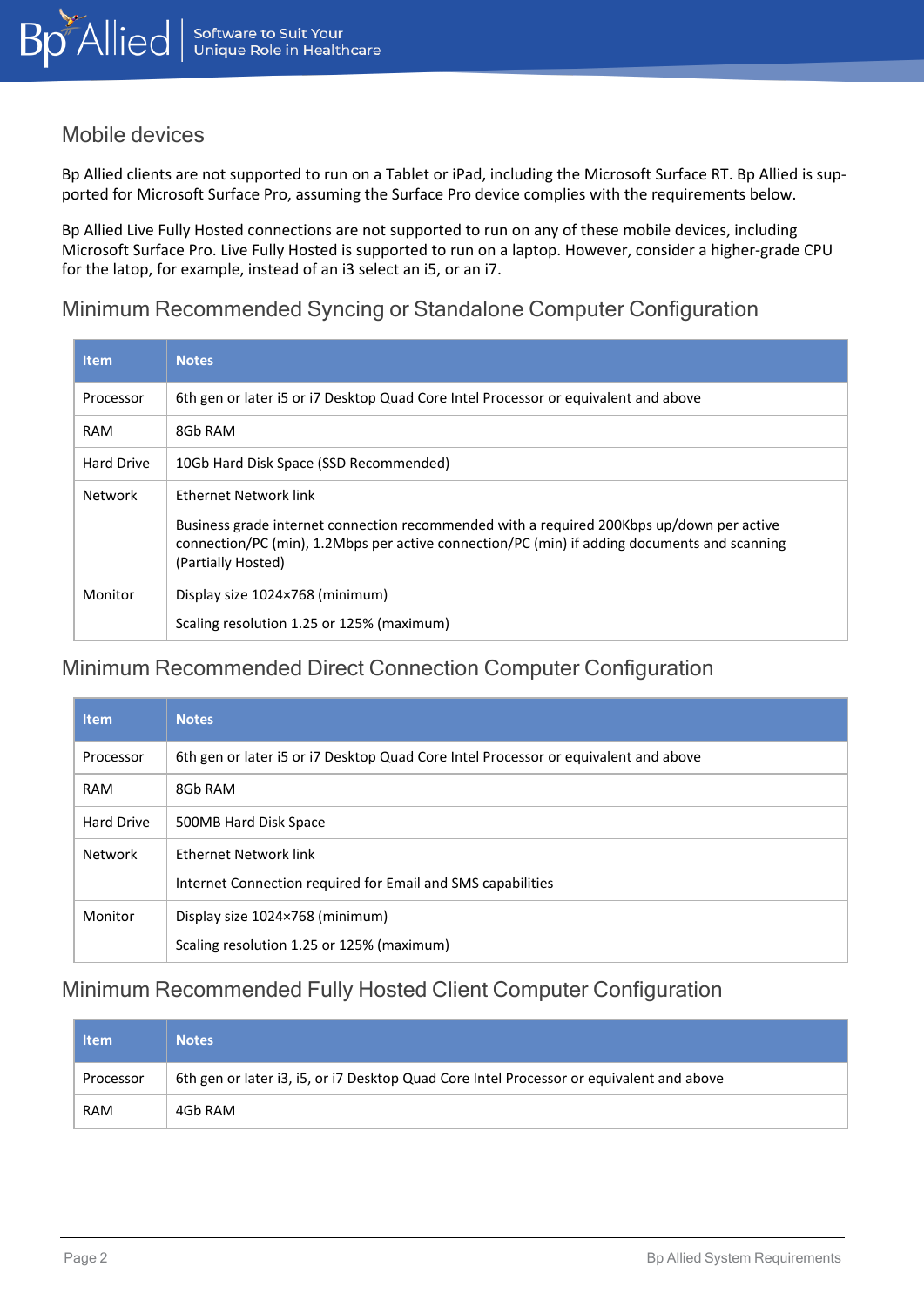| <b>Item</b> | <b>Notes</b>                                                                                                                                                                                                                             |
|-------------|------------------------------------------------------------------------------------------------------------------------------------------------------------------------------------------------------------------------------------------|
| Hard Drive  | 500MB Hard Disk Space                                                                                                                                                                                                                    |
| Network     | Ethernet Network link<br>Business grade internet connection recommended with a required 200Kbps up/down per active<br>connection/PC (min), 1.2Mbps per active connection/PC (min) if adding documents and scanning<br>(Partially Hosted) |
| Monitor     | Display size 1024×768 (minimum)<br>Scaling resolution 1.25 or 125% (maximum)                                                                                                                                                             |

Review **Notes on server and client [requirements](#page-3-0) on the next page** for more information about minimum recommendations and limitations.

# Bp Allied on a MAC

Bp Allied does not run natively on MAC operating systems. To run on a MAC, Parallels or other Virtual Machine software needs to be installed with a copy of a supported version of Windows.

### Minimum Recommended MAC Syncing Computer Configuration

| <b>Item</b>       | <b>Notes</b>                                                                        |
|-------------------|-------------------------------------------------------------------------------------|
| Processor         | 6th gen or later i5 or i7 Desktop Quad Core Intel Processor or equivalent and above |
| <b>RAM</b>        | 16Gb RAM                                                                            |
| <b>Hard Drive</b> | 50GB Hard Disk Space (31Gb required for Windows) (SSD Recommended)                  |
| Network           | Ethernet Network link                                                               |
| Monitor           | Display size 1024×768 (minimum)                                                     |
|                   | Scaling resolution 1.25 or 125% (maximum)                                           |

### Minimum Recommended MAC Direct Connection Computer Configuration

| <b>Item</b>       | <b>Notes</b>                                                                         |
|-------------------|--------------------------------------------------------------------------------------|
| Processor         | 6th gen or later i5 or i7 Desktop Quad Core Intel Processor or equivalent and above  |
| <b>RAM</b>        | 16Gb RAM                                                                             |
| <b>Hard Drive</b> | 35GB Hard Disk Space (31Gb required for Windows)                                     |
| Network           | Ethernet Network link<br>Internet Connection required for Email and SMS capabilities |
| Monitor           | Display size 1024×768 (minimum)<br>Scaling resolution 1.25 or 125% (maximum)         |